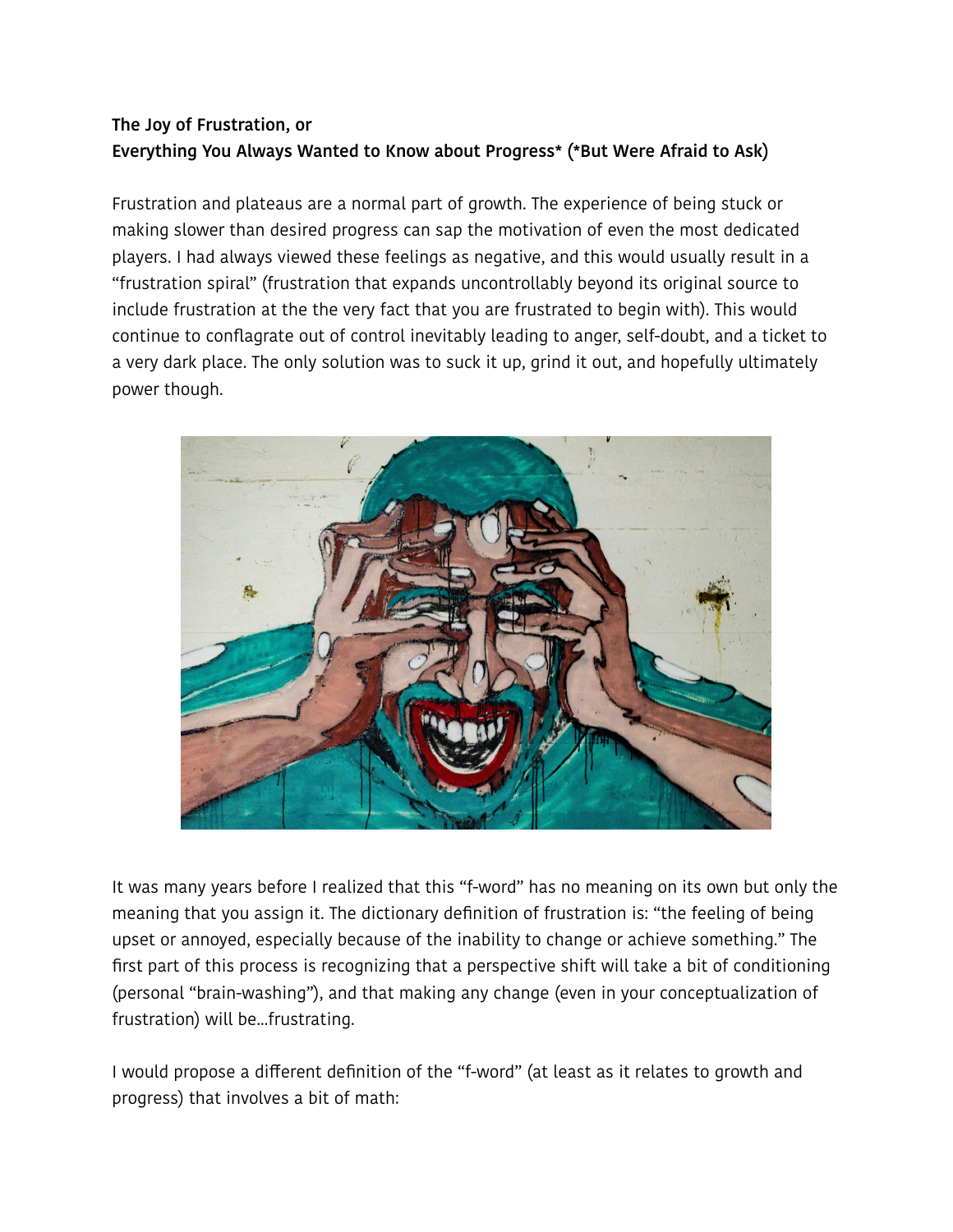## frustration = conception minus ability

or

$$
F = c - a
$$

The image and interaction that helps me visualize this is the idea that we have 2 gauges (think of mercury thermometers) in our brains: one measures conception, and one measures ability. When they are close or equal, we can execute anything that we can conceive. We are satisfied with our performance, no matter what our level. When you can conceive of something you can't execute, this gap is experienced as "frustration". This assumes that your frustration is arising out of consistent work and/or quality input (if you are frustrated after taking time off or slacking in general, you probably DO sound like sh\*t...). Therefore the experience of frustration means you are improving and poised for a breakthrough! Make the effort to condition yourself to this new response pattern to frustration, and soon you will associate the feeling with excitement rather than trepidation. The ideal balance is one where your conception is always slightly outpacing your ability. This gap is something to strive for as it is the space for movement or advancement. However, this is not always possible to regulate. The experience of having our minds blown by a performance, recording, master class, or lesson is the equivalent of having the conception gauge cranked to "11". It makes us acutely aware of a previously unrecognized gap in ability. It can be overwhelming in the moment as the path forward is not always clear, but this improvement in conception doesn't mean that we have gotten worse. Our level of competence hasn't changed; only the perception is altered. Remember, the arrow or slingshot is always pulled AWAY from the bullseye before launch. Stay on target...